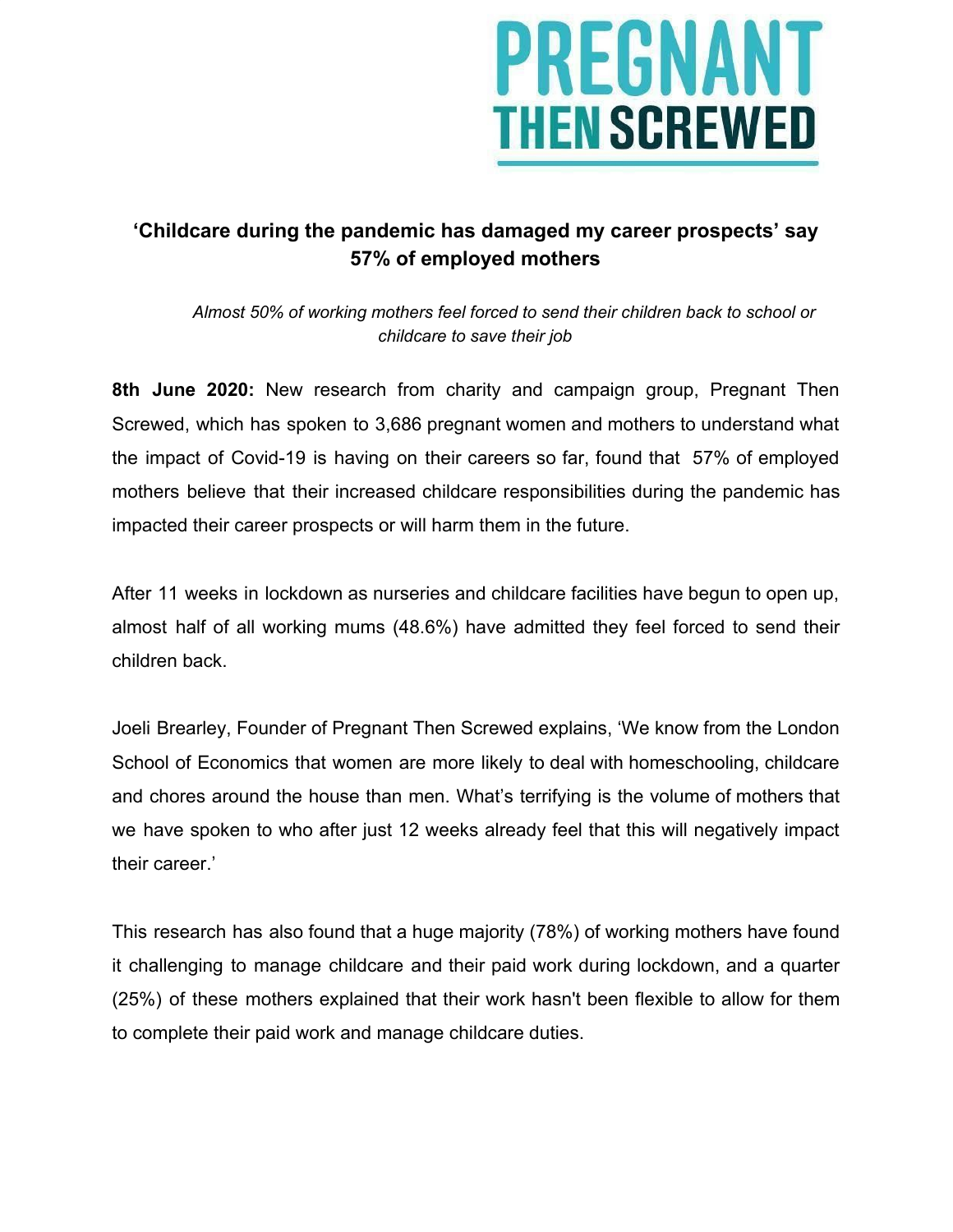# PREGNANT **THEN SCREWED**

Joeli Brearley explains, 'It's utterly disgraceful that employers haven't recognised that working from home with children has been a case of absolute survival. Women are more likely than men to lose their jobs in the impending recession\* and yet for a quarter of working mothers their employer has refused to give them the flexibility they need. This has resulted in women being pushed into unpaid leave, sick pay or furloughed as a direct result of having children. It's no wonder working mothers aren't thinking positively about their future careers.'

The survey also spoke to pregnant women, and found that 7.7% are expecting to be made redundant, of these women 20% believe their pregnancy is a factor. Not all pregnant women are able to adhere to social distancing measures, with 5% still going to work, rising to 6.4% for BAME pregnant women, in environments that are unsafe. 15% of pregnant women working in the NHS are still having face to face contact with patients who could have Covid-19, and 8.1% of pregnant women have been suspended from work on incorrect terms including sick pay, no pay, enforced annual leave or put on maternity leave early.

Joeli Brearley, Founder Pregnant Then Screwed, comments, 'If you are being treated differently in the workplace than other women or men because you are pregnant this is discrimination and it is illegal. If your work has not completed a health and safety risk assessment to prove that you are safe at work, and will not come within 2m of other people, this is illegal. Pregnant women are in the vulnerable category, they must be protected, not penalised, and not put in harm's way.'

The future could however be brighter where flexible working is concerned, as 58% of working mothers think that homeworking will be possible once normality resumes, this is an increase of 14.4% from pre-Feb 2020.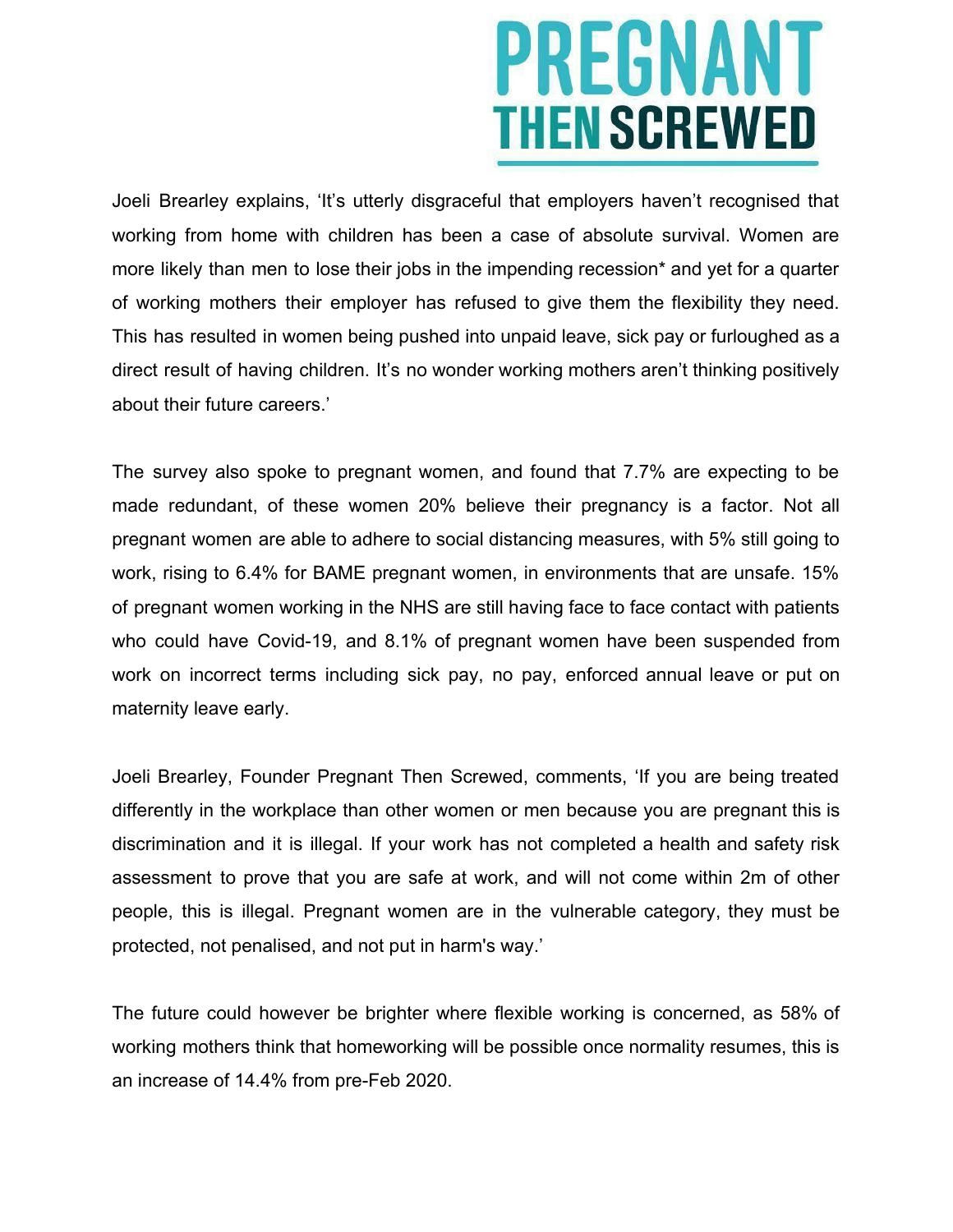

### **-ENDS-**

For further press information or case studies from Pregnant Then Screwed please contact:

> [Celia@pregnantthenscrewed.com](mailto:celia@pregnantthenscrewed.com) or call: 07756525004 [Aceil@pregnantthenscrewed.com](mailto:Aceil@pregnantthenscrewed.com) or call 07856290630

#### **Notes to Editor:**

**About Pregnant Then Screwed** ([www.pregnantthenscrewed.com\)](http://www.pregnantthenscrewed.com/) is a project and campaign which protects, supports and promotes the rights of mothers who suffer the effects of systemic, cultural, and institutional discrimination through our various schemes and activities, including: A free legal advice service, a website where women post their stories of discrimination anonymously, lobbying the Government for legislative change, and a mentor scheme that supports women who are considering legal action against their employer.

#### **COVID-19 research:**

Data from Pregnant Then Screwed Survey 2nd June 2019 completed online.

3686 responses to the survey, 1326 pregnant women

#### **Pregnant women**

- 1. 7.7% of pregnant women expect to be made redundant and 20% of those who expect to be made redundant believe their pregnancy is a factor
- 2. 4.6% of all pregnant women are going to work and are worried about their safety. This rises to 6.4% for BAME pregnant women.